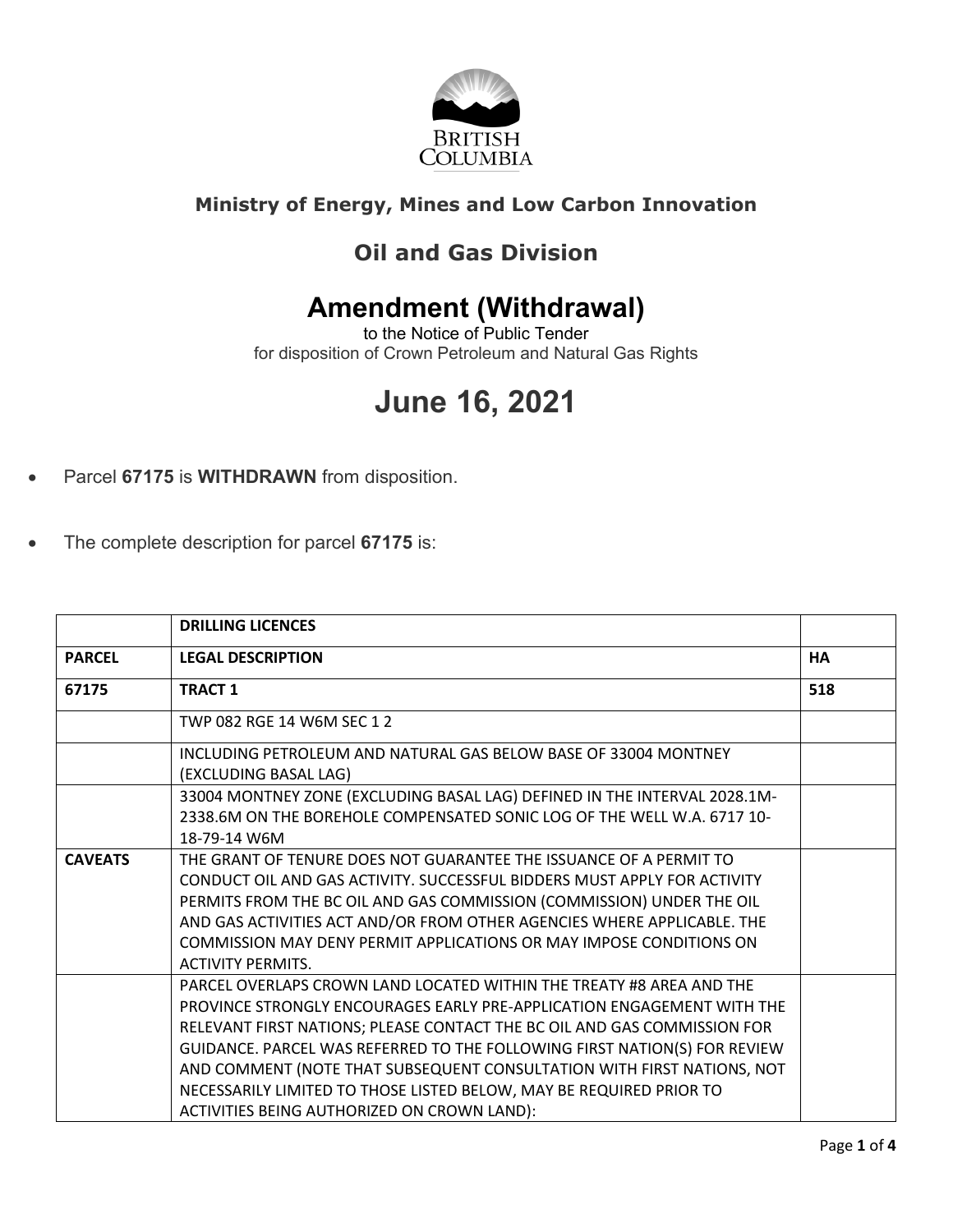| - BLUEBERRY RIVER FIRST NATIONS                                                                                                                                                                                                                                                                                                              |  |
|----------------------------------------------------------------------------------------------------------------------------------------------------------------------------------------------------------------------------------------------------------------------------------------------------------------------------------------------|--|
| - DOIG RIVER FIRST NATION                                                                                                                                                                                                                                                                                                                    |  |
| - HORSE LAKE FIRST NATION                                                                                                                                                                                                                                                                                                                    |  |
| - MCLEOD LAKE INDIAN BAND                                                                                                                                                                                                                                                                                                                    |  |
| - SAULTEAU FIRST NATIONS                                                                                                                                                                                                                                                                                                                     |  |
| - WEST MOBERLY FIRST NATIONS                                                                                                                                                                                                                                                                                                                 |  |
| THE FOLLOWING FIRST NATION(S) HAS/HAVE ADVISED THAT THE AREA IS USED FOR<br>PRACTISING THEIR TREATY RIGHTS:                                                                                                                                                                                                                                  |  |
| - BLUEBERRY RIVER FIRST NATIONS                                                                                                                                                                                                                                                                                                              |  |
| - DOIG RIVER FIRST NATION                                                                                                                                                                                                                                                                                                                    |  |
| - HORSE LAKE FIRST NATION                                                                                                                                                                                                                                                                                                                    |  |
| - MCLEOD LAKE INDIAN BAND                                                                                                                                                                                                                                                                                                                    |  |
| - SAULTEAU FIRST NATIONS                                                                                                                                                                                                                                                                                                                     |  |
| - WEST MOBERLY FIRST NATIONS                                                                                                                                                                                                                                                                                                                 |  |
| THE FOLLOWING FIRST NATION(S) HAS/HAVE REQUESTED EARLY ENGAGEMENT, PRIOR<br>TO SUBMITTING AN APPLICATION TO THE OIL AND GAS COMMISSION, TO PROVIDE THE<br>PROPONENT WITH THE OPPORTUNITY TO DISCUSS FIRST NATION(S) INTERESTS<br>(ASSESSMENTS; MONITORING STUDIES; AND MITIGATION, MANAGEMENT AND/OR<br>RECLAMATION PLANS MAY BE REQUESTED): |  |
| - BLUEBERRY RIVER FIRST NATIONS                                                                                                                                                                                                                                                                                                              |  |
| - SAULTEAU FIRST NATIONS                                                                                                                                                                                                                                                                                                                     |  |
| - DOIG RIVER FIRST NATION                                                                                                                                                                                                                                                                                                                    |  |
| - MCLEOD LAKE INDIAN BAND                                                                                                                                                                                                                                                                                                                    |  |
| - WEST MOBERLY FIRST NATIONS                                                                                                                                                                                                                                                                                                                 |  |
| ACCESS, EXPLORATION AND CONSTRUCTION RESTRICTIONS MAY APPLY TO PROTECT<br>ACTIVITIES AND INTERESTS IDENTIFIED IN THE AREA BY ONE OR MORE FIRST NATIONS.<br>THESE INCLUDE BUT ARE NOT LIMITED TO:<br>- HUNTING                                                                                                                                |  |
| - WILDLIFE VALUES                                                                                                                                                                                                                                                                                                                            |  |
| - BIODIVERSITY AND RIPARIAN VALUES                                                                                                                                                                                                                                                                                                           |  |
| - WILDLIFE AND WILDLIFE HABITAT INCLUDING CONNECTIVITY                                                                                                                                                                                                                                                                                       |  |
| - ARCHAEOLOGICAL SITE(S)                                                                                                                                                                                                                                                                                                                     |  |
| - MIGRATORY BIRDS                                                                                                                                                                                                                                                                                                                            |  |
| - CULTURALLY IMPORTANT PLANTS                                                                                                                                                                                                                                                                                                                |  |
| - WATERFOWL HABITAT AND NESTING AREAS                                                                                                                                                                                                                                                                                                        |  |
| - CULTURALLY SIGNIFICANT SITE(S) AND CULTURAL HERITAGE RESOURCES.                                                                                                                                                                                                                                                                            |  |
| - AREAS OF CRITICAL COMMUNITY USE                                                                                                                                                                                                                                                                                                            |  |
|                                                                                                                                                                                                                                                                                                                                              |  |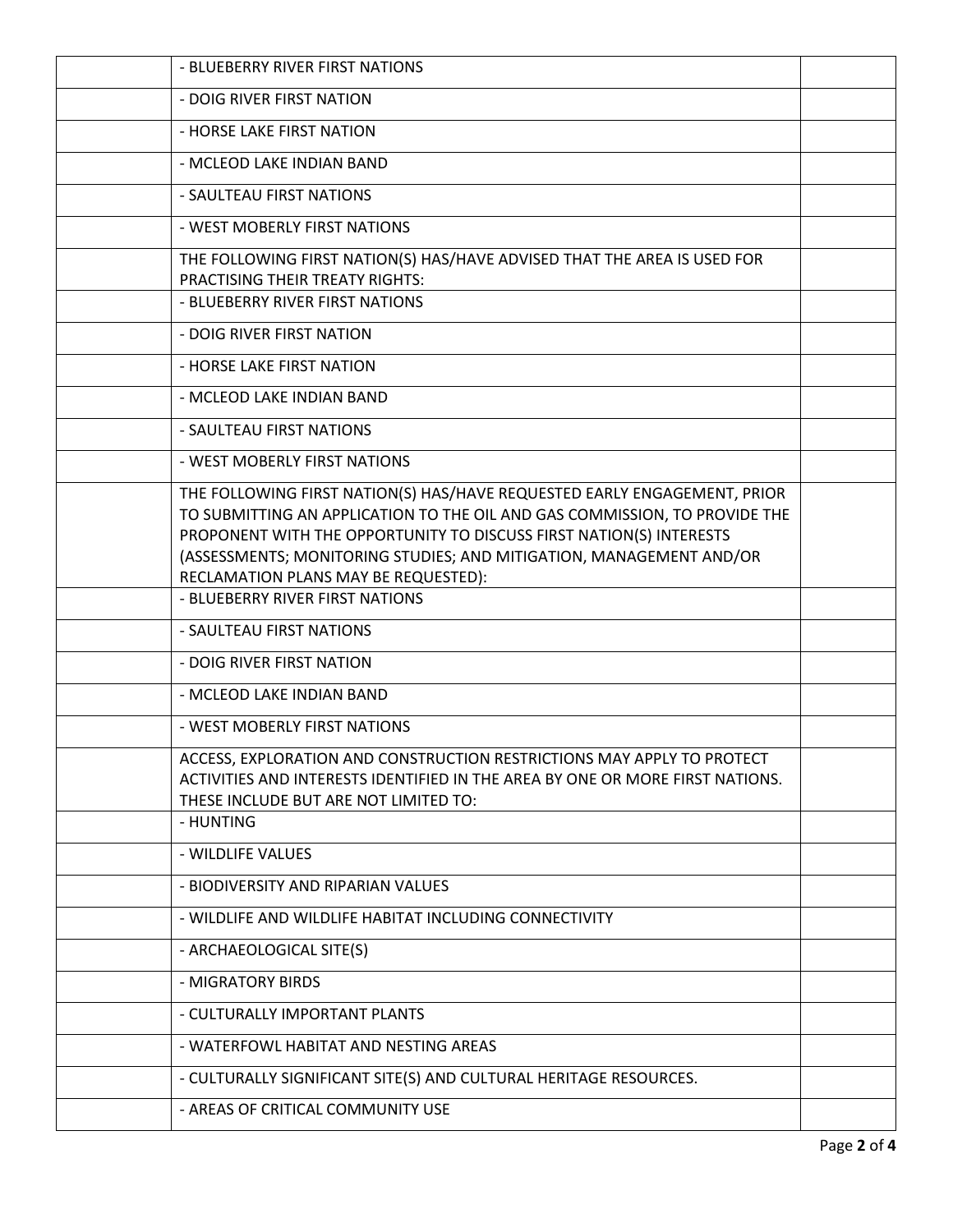| - TRADITIONAL USE AREAS                                                             |  |
|-------------------------------------------------------------------------------------|--|
| - HISTORIC OR CURRENT TRAIL(S)                                                      |  |
| - HUNTING CAMP                                                                      |  |
| - HARVESTING                                                                        |  |
| - MEDICINAL PLANTS                                                                  |  |
| - FIREWOOD COLLECTION                                                               |  |
| - TRAPPING                                                                          |  |
| - GATHERING                                                                         |  |
| - WILD HORSES AND HORSE RANGE INCLUDING GRAZING/HAY MEADOWS                         |  |
| - BERRY HARVESTING                                                                  |  |
| - WILDLIFE VALUES                                                                   |  |
| - WILDLIFE, VEGETATION AND CULTURAL VALUES OF A FIRST NATION                        |  |
| - CULTURAL AND SPIRITUAL VALUES                                                     |  |
| - MOOSE                                                                             |  |
| - DEER                                                                              |  |
| $-$ ELK                                                                             |  |
| - FUR BEARING WILDLIFE                                                              |  |
| CONCERNS AND ISSUES IN THE AREA IDENTIFIED BY ONE OR MORE FIRST NATIONS<br>INCLUDE: |  |
| - CUMULATIVE EFFECTS                                                                |  |
| - WILDLIFE AND WILDLIFE HABITAT INCLUDING CONNECTIVITY                              |  |
| - WATER QUALITY AND WATERSHED VALUES                                                |  |
| - FISH HABITAT                                                                      |  |
| - WATERFOWL HABITAT AND NESTING AREAS                                               |  |
| - RIPARIAN HABITATS                                                                 |  |
| - GROUNDWATER AND AQUIFERS                                                          |  |
| - SENSITIVE RIPARIAN HABITATS                                                       |  |
| - STREAMS, WETLANDS, LAKES                                                          |  |
| - SURFACE WATER                                                                     |  |
| - TIMBER VALUES                                                                     |  |
| - SENSITIVE PLANTS AND ECOSYSTEMS                                                   |  |
| - UNCONVENTIONAL OIL AND GAS DEVELOPMENT                                            |  |
| - SLOPE STABILITY                                                                   |  |
| - ERODIBLE SOILS                                                                    |  |